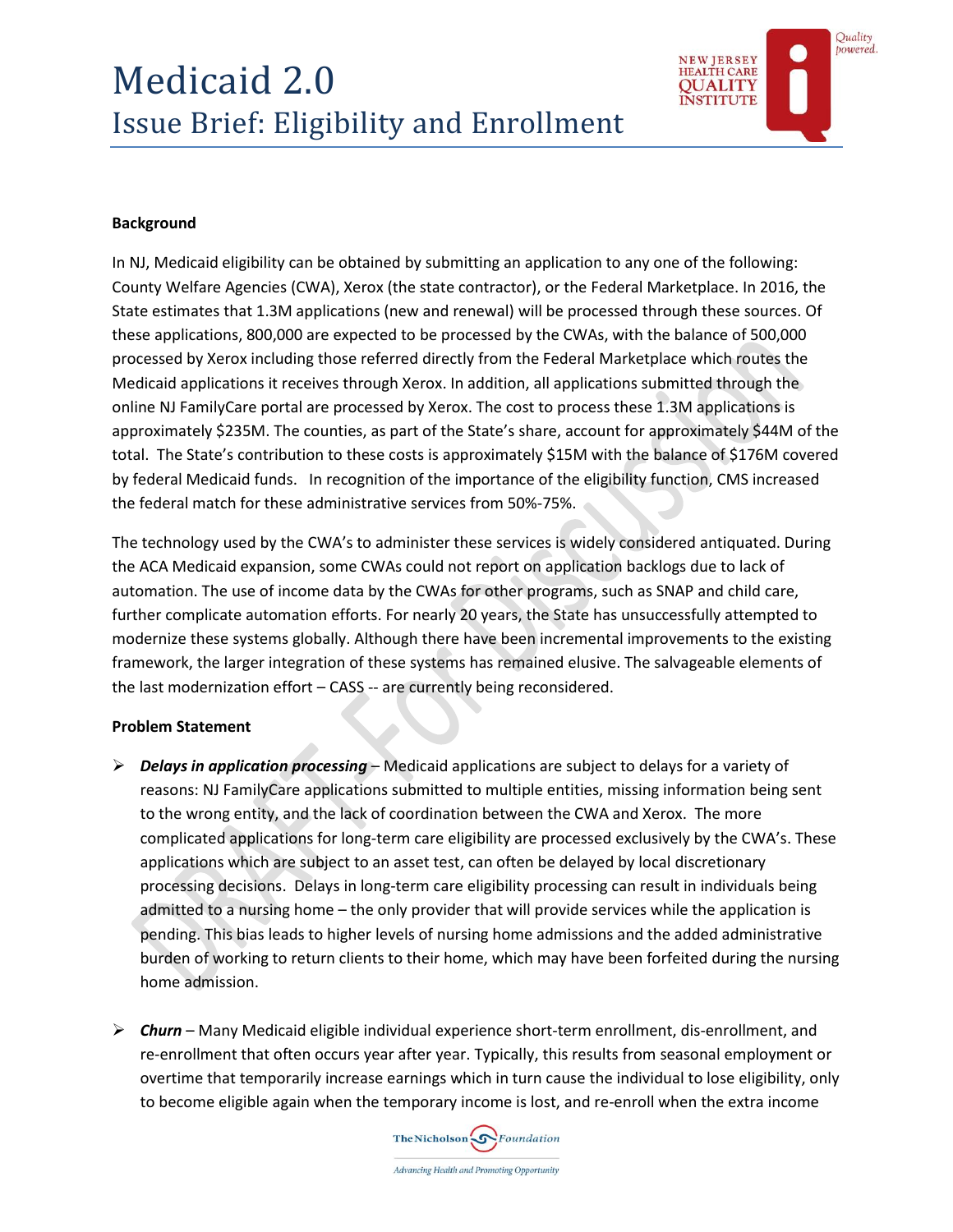ends. Another major reason for churn is the failure of individuals to file a renewal application. At times, this failure to file a renewal is simply the result of using an outdated mailing address from the Medicaid eligibility system.

 *Continuity between Medicaid and Federal Marketplace products* – Individuals transitioning between Medicaid and the Federal Marketplace face challenges in maintaining provider relationships. This inconsistency in health plan participation also affects individuals going from Marketplace coverage to Medicaid. For the near Medicaid income levels, those who remain uninsured will continue to rely on charity care. For the Marketplace as a whole, the cost sharing requirements of the metallic plans -- even with the federal subsidies -- are cost prohibitive for low incomes families.

## **Goals**

- $\triangleright$  Identify strategies to improve system performance that result in higher rates of retention of eligible individuals
- $\triangleright$  Improve application processing times and accuracy
- $\triangleright$  Foster flexibility in eligibility processing that permits cases that statistically are not outliers to receive approval pending documentation
- $\triangleright$  Identify strategies to improve coverage rates for near Medicaid eligible populations

## **Possible Options**

- $\triangleright$  Take up the 12 Month Continuous Coverage option
- Change Spend Rules to Allow for Spend Down During First Month
- $\triangleright$  Use Presumptive Eligibility for Long Term Care
- $\triangleright$  Pending Eligibility IT Solutions, Suspend Paper Redetermination and Aggressively Audit Existing Tax Records/Data Sources
- $\triangleright$  Consolidate Eligibility Under One Entity
- Benchmark Performance Standards and Establish Bonus Payments for CWAs
- Expand Medicaid to 200% FPL
- Offer a Medicaid Buy-in Option, Including Undocumented

## **Research Links**

Association for Community Health Plans: Overlap Between Medicaid Health Plans and QHPs in the Marketplace. April 2016.

<http://communityplans.net/Portals/0/Exchanges/2016%20ACAP%20QHP%20Analysis%20Brief.pdf>

The Commonwealth Fund: Testimony: Consumer Experiences in the ACA Marketplaces, Marketplace Stability, and Remaining Challenges to Covering the Uninsured. June 10, 2016. [http://www.commonwealthfund.org/publications/testimonies/2016/jun/consumer-experiences-aca](http://www.commonwealthfund.org/publications/testimonies/2016/jun/consumer-experiences-aca-marketplaces)[marketplaces](http://www.commonwealthfund.org/publications/testimonies/2016/jun/consumer-experiences-aca-marketplaces)